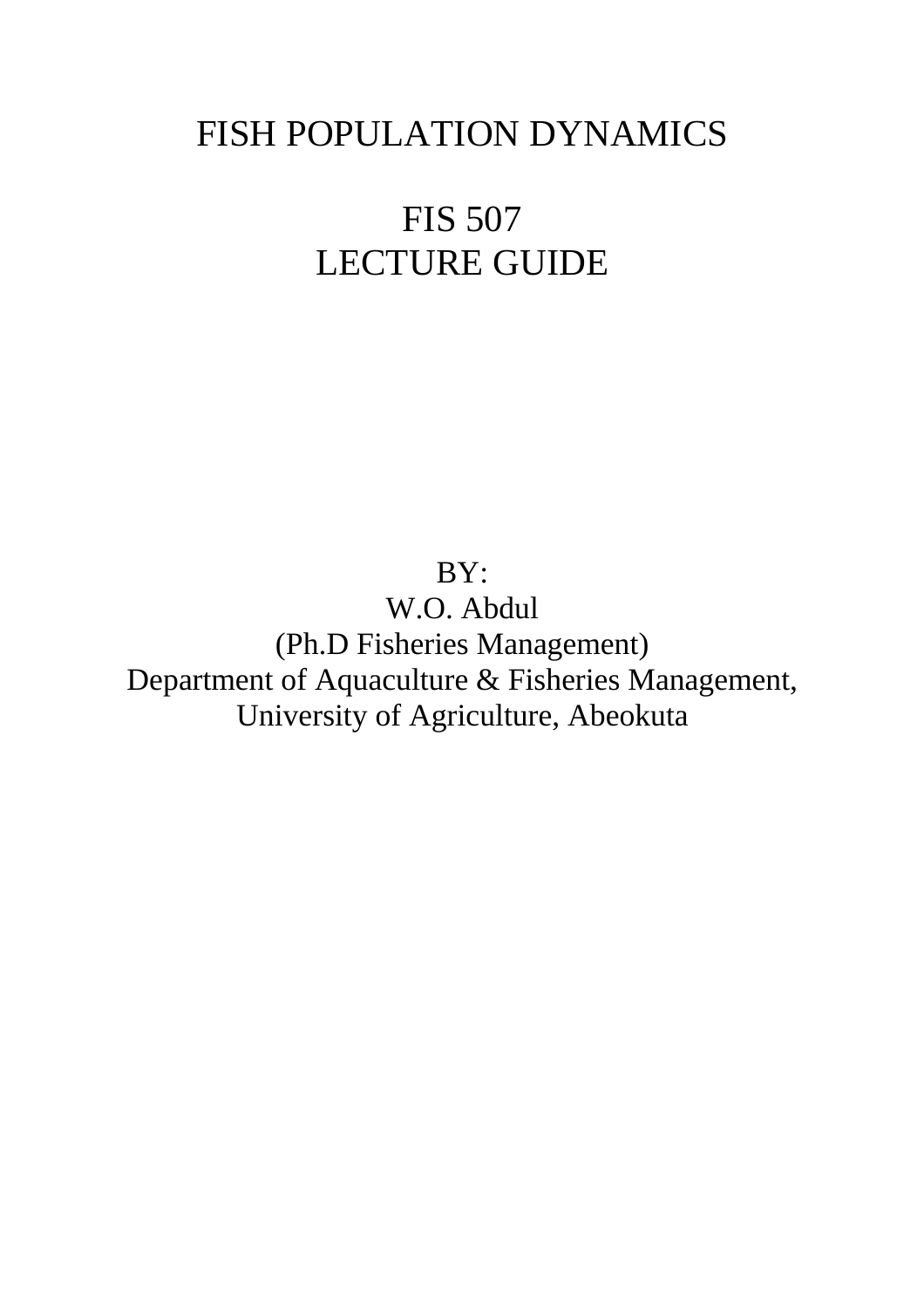# **FISH POPULATION DYNAMICS**

# **Definition:**

Population is a group of interbreeding organs of the same species whose breeding is localized in time and space such that they are substantially reproductively isolated from other geographically isolated individuals.

## **Characteristics of fish population:**

- i. Presence of birth and death rates
- ii. Presence of growth rate number of biomass
- iii. Presence of age class structure
- iv. Presence of sex ratio
- v. Presence of density
- vi. Presence of pattern of distribution during its life span spawning ground nursery, feeding ground, etc

For a proper management of the fishery, there is a need for knowledge of the dynamics of fish population being managed.

There are various methods of fish population estimation and the use of anyone of the methods will depend on a number of factors which include:

- i. The biology of fish
- ii. The characteristics of the habitat
- iii. The resources available
- iv. Objectives of the study

#### **States of fish stocks:**

- i. Steady: fish population is the same year after year
- ii. Cyclical: fish population is variable but catches are predictable
- iii. Irregular: catches of fish are very unpredictable
- iv. Spasmodic: stocks develop and collapse and reappear some other time.

## **Primary objective of fish stock Assessment**.

The basic is to provide advice on the optimum exploitation of aquatic living resources e.g. fish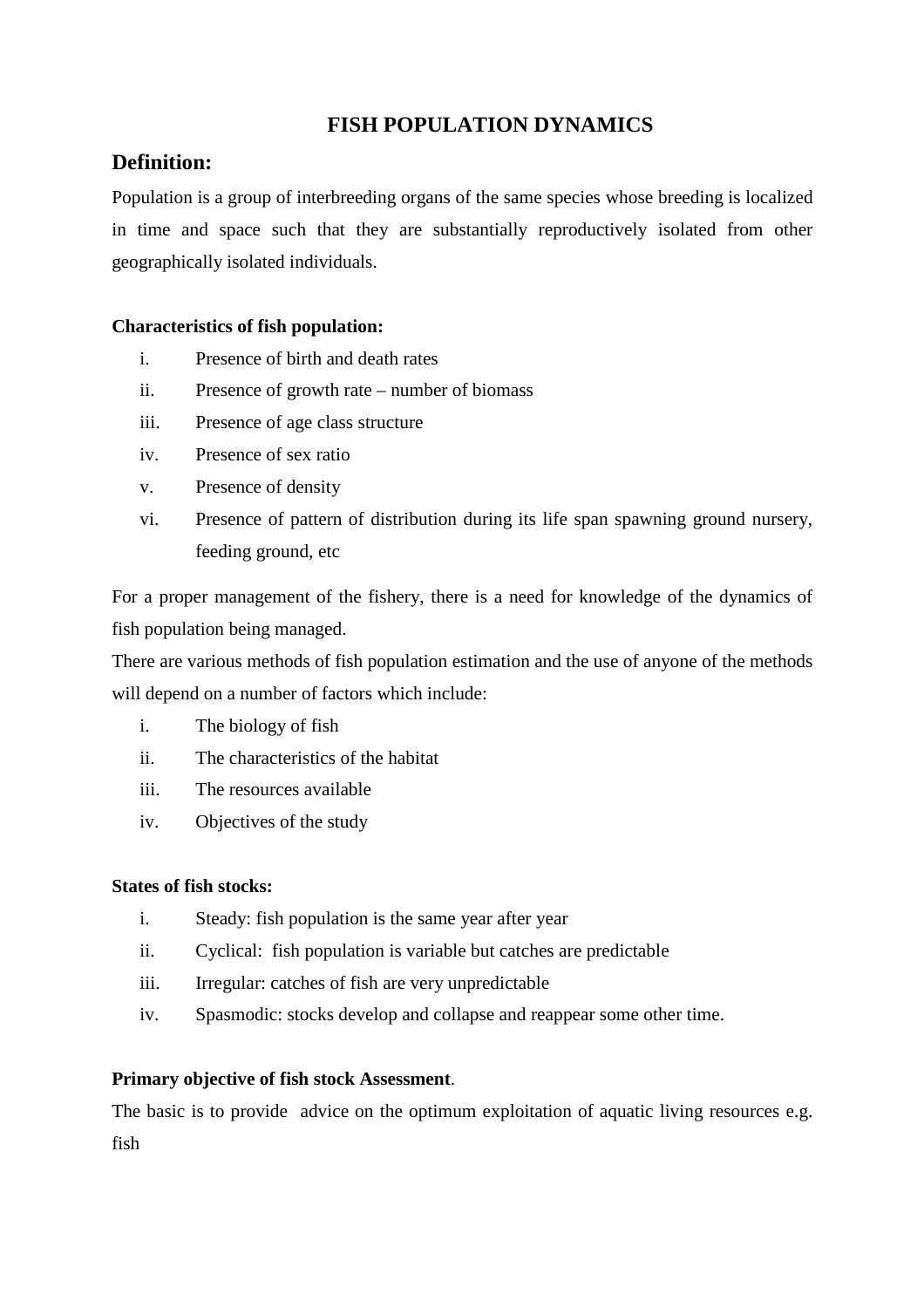Since living resources are limited but renewable, therefore fish stock assessment (FSA) is the search for the exploitation level which in the long-run gives the maximum yield in weight from the fishery?

# **The concept of stock dynamics:**

When describing the dynamics of an exploited aquatic resource, a fundamental concept is that of the stock

STOCK. is a subset of a species, which is generally considered as the basic taxonomic unit. i.e a sub-set of one species having the same growth and mortality parameters, and inhabiting a particular geographical area.

Stock shows the following features;

- I. Little mixing with the adjacent groups
- ii . Growth and mortality parameters remain
- iii. Belongs to the race within the species i.e share a common gene pool

# A **Growth parameters;**

There are numerical values in an equation by which we can predict the body size of a fish when it reaches a certain age.

# B **Mortality parameters;**

The rate at which the animals die i.e the number of death per time unit. e.g fishing and natural mortalities

# **MODELS**

A fishery consists of three(3) basic elements.

- i the input (the fishing effort e.g number of fishing days)
- ii the output (the fish landed) and
- iii the process which links input and output

# **Types of models;**

- i Analytical models
- ii Holistic models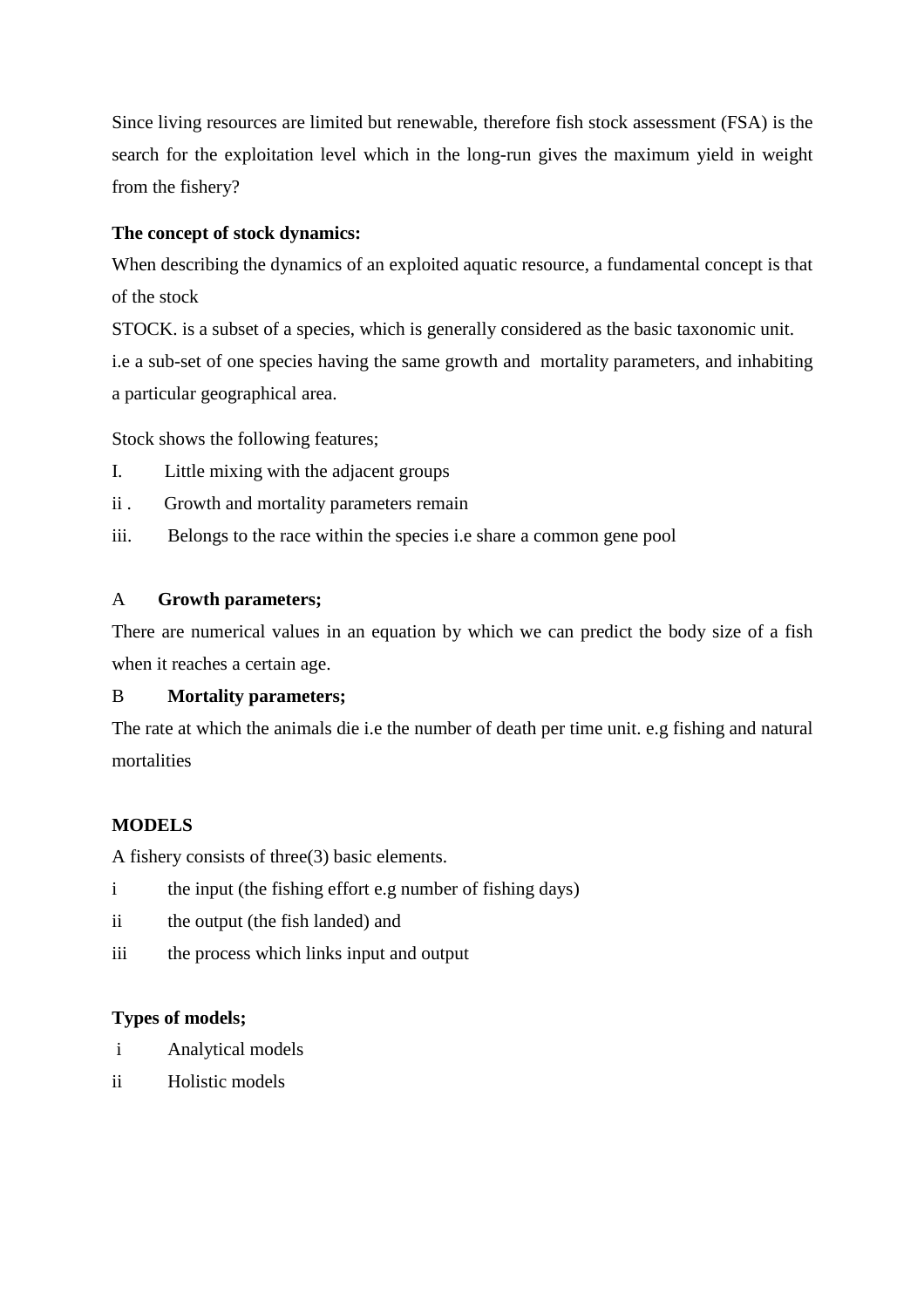#### **Analytical models**

These models require the age composition of catches to be known e.g the numbers of 1 year old with caught, the number of 2year old fish caught, e.t.c

The basic ideas of the models may be expressed as follows;

- i If there are 'too few old fish' the stock is overfished and the fishing pressure on the stock should be reduced.
- ii If there are 'very many old fish' the stock is underfished and more fish should be caught in order to maximize the yield.

Therefore, one can say analytical models are age structured models working with concepts such as mortality rates and individual body growth rates.

While the basic concept in age-structured models is that of a COHORT.

A COHORT of fish is a group of fish all of the same age belongings to the same stock.

## **Holistic models**

.

.

These are less data demanding methods of assessing fish stocks. These methods disregard many of the details of the analytical models. They do not use age or length structures in the description of the stocks but consider a stock as a homogeneous biomass

#### **Types of holistic models**

- i. Swept area model
- ii. Surplus production model

#### **The swept area model:**

This model is based on research trawl survey catches per unit of area. From the densities of fish observed (the weight of the fish caught in the area swept by the trawl) we obtain an estimate of the biomass in the sea from which an estimate of the MSY is obtained.

#### **The surplus production model:**

This uses catch per unit effort (e.g. Kg of fish caught per hour trawling) as input. The data usually represent a time series of years.

#### **ESTIMATION OF FISH ABUNDANCE**

Estimation of abundance is one of the most interesting aspects of fish biology. The mobility of the fishes, coupled with their invisibility" due to cover, habitat preference or occupation of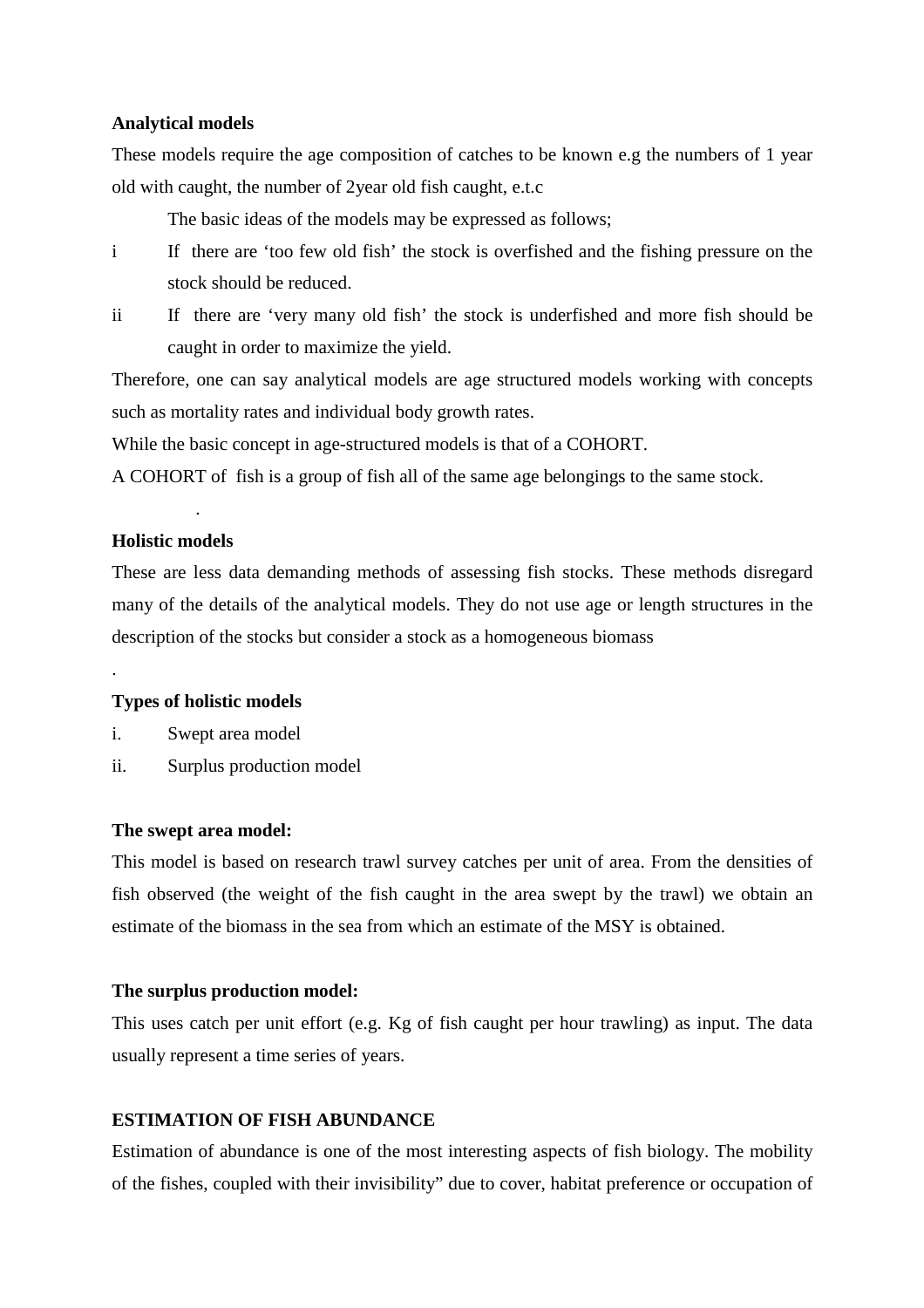spaces or water bodies that can only be surveyed on a piecemeal basis, presents an enormous challenge to the biologist who must know how many fishes are present in a given population. Because direct enumeration is rarely possible, biologists generally use estimates of population size based upon some kinds of survey procedures rather than a census. The diversity of life histories, social and behavioural habits of the fishes often present special opportunities for the biologists to estimate population size. Often too, these characteristics intervene to make population estimation particularly biased or imprecise.

#### **GENERAL METHODS OF ESTIMATING NUMERIC ABUNDANCE OF FISH**

- 1. Estimation from catch statistics
- 2. Correlated population method
- 3. Direct enumeration
- 4. Change-in-ratio-methods (survey-removal methods)
- 5. Mark-recapture methods

## **1. ESTIMATE FROM CATCH STATISTICS**

Imagine a fishery in which a sequence of identical fishing operations successively removes catches of fish from the population. These catches should decline in a regular manner (i.e. apart from random variation due to "Sampling")

If  $q^1$  is the probability of individual fish being captured, then  $(1 - q^1)$  is the probability of escaping capture. In this case a fishing event is considered a "trial" then, a proportion of the original stock will be captured in the first trial, and a proportion will survive. Then the "expected" catches will be:

\* E (C<sub>1</sub>) = Nq<sup>1</sup> Survivors = N (1 – q<sup>1</sup>)

\* 
$$
E(C_2) = Nq^1(1 - q^1)
$$
 Survivors = N  $(1 - q^1) (1 - q^1)$ 

\* 
$$
E(C_3) = Nq^1(1 - q^1)^2
$$
 Survivors = N  $(1 - q^1) (1 - q^1)$ 

Therefore,  $E(Cn) = Nq^{1}(1 - q^{1})^{n-1}$  Survivors =  $\pm N (1 - q^{1})(1 - q^{1})^{n}$ 

This is the sequence of expected catches assuming that the fisherman does not change tactics from one trial to the next and that the fish react independently to each trial Setting up the expected catches in a ratio, we have: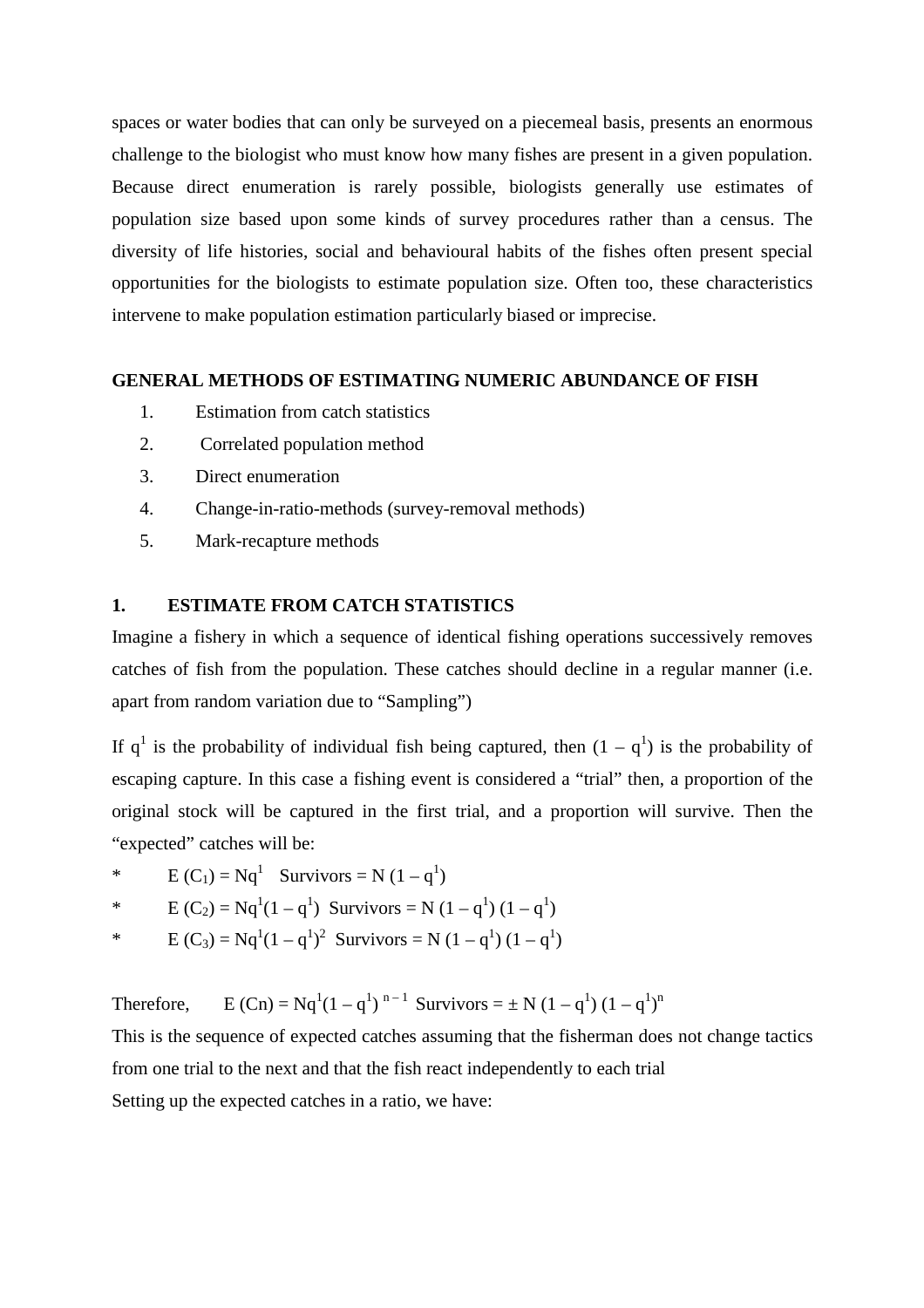$$
\frac{\left[E(C_1)\right]^2}{E(C1) - E(C_2)} = \frac{N^2 (1 - q^1)}{Nq^1 - N q^1 (1 - q^1)}
$$

The final equation represents a useful formulation of the population estimate, given any two catches in succession

#### **II. ABUNDANCE ESTIMATED BY CHANGE IN CATCH PER UNIT OF EFFORT**

The basic assumption is that the fishing mortality coefficient is proportional to the fishing effort.

 $F = af$ .

The constant of proportionality, is called the catchability coefficient.

In general, a population is fished until enough fish are removed to significantly reduce the catch per unit of effort, C/F, or, CPUE.

Example: If removal of 10tons of fish reduces C/F by a quarter, the original stock must have been 10/0.25 or 40tons.

#### **METHODS**:

- 1. Leslie– plots of CPUE against cumulative catch, and
- 2. Delury log of CPUE is plotted against cumulative effort.

Leslie Derivation:

 C<sup>t</sup> = qN<sup>t</sup> by definition ……………………………….. (i) F<sup>t</sup>

At the time  $K_t$  fish have been caught, the population  $N_t$  is:

N<sup>t</sup> = No – K<sup>t</sup> ………………………..…………………….. (ii)

$$
\frac{C_t}{F_t} = qNo - qKt
$$

where q is the catchability coefficient.

This is the basic Leslie formulation use to estimate initial population size  $(x -$  intercept) and catchability coefficient.

From  $Y = a + bX$  (linear model)

The equation above when rewritten becomes………………………..(iii)

 C<sup>t</sup> = qNo N<sup>t</sup> F<sup>t</sup> No ………………………………………(iv)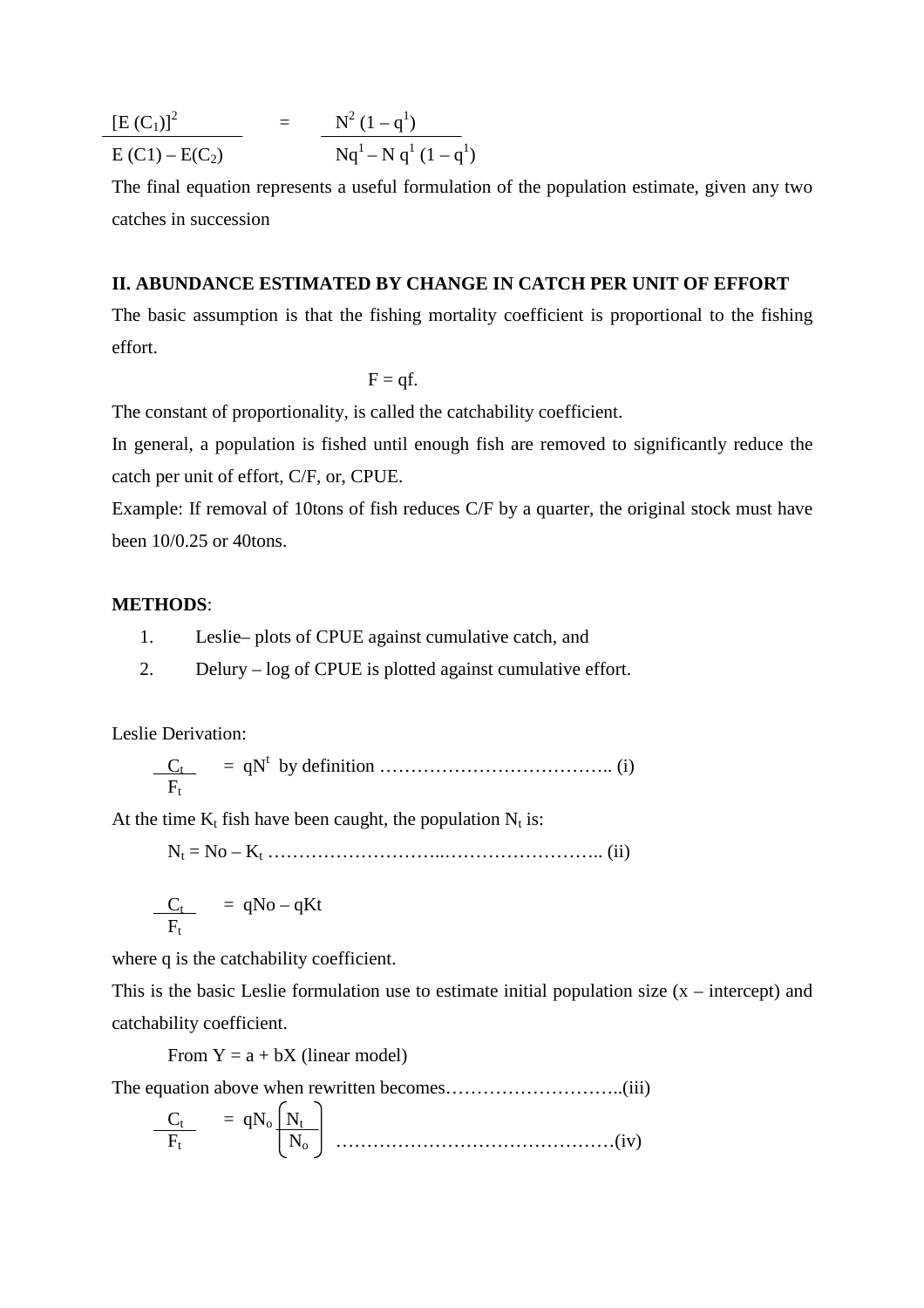From which the loge form

Loge C<sup>t</sup> = Loge (qNo) + Loge N<sup>t</sup> F<sup>t</sup> No ………………………….(v)

Delury Derivation:

When the fraction of the stock taken by a single unit of effort in small (say less than 2%0 it can be used as an exponential index to show the fraction of the stock remaining after  $E_t$  units (of effort) have been expended.

$$
\frac{N_t}{N_O} = e^{-qEt}
$$

Substituting into the logarithmic equation above……………………………..(v)

$$
Log_e \left(\frac{Ct}{Ft}\right) = log_e (qN_o) - qE_t
$$

From this both q and  $N_0$  may be estimated.

#### **III. CORRELATED POPULATION METHOD:**

In this method, it may be possible to estimate population size from the production of eggs or the number of nexts. For some species of fish, the tecundity of the species together with the size of femelas and sex composition of the population, and an estimate of the number of eggs deposited would provide the basic information required to estimate population size. The simplest models is:

$$
N = r_n \hat{E} \text{ and } r_n = N f + N m + N_1
$$
  

$$
\hat{E}
$$

Where:  $N_f$ , Nm,  $N_1$  are the numbers of mature fish of each sex and the number of immature fish beyond a certain age or size, E is the total number of eggs spawned in the season and **e** is the mean number of eggs spawned per mature female.

This estimation procedure requires that the ratio  $(r_n)$  be obtained from an experimental survey or from sampling the commercial catch. The total number of eggs spawned involves taking samples of known volumes of water (for pelagic eggs or of known areas of bottom (for benthic eggs)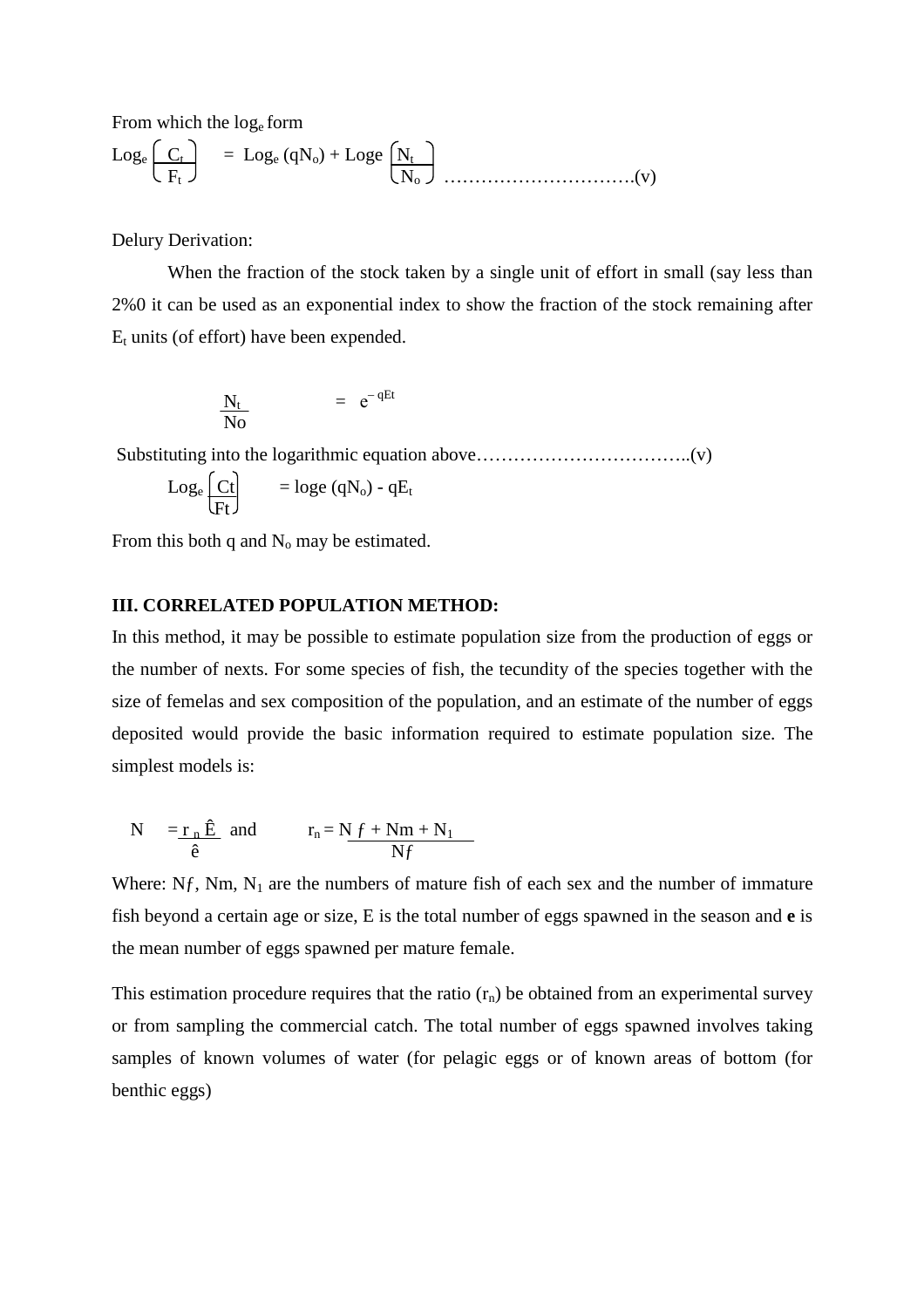#### **IV. ESTIMATION BY DIRECT ENUMERATION:**

Suppose we know the boundaries of a total population space, but we do not know how the population is distributed in this space. We arbitrarily divide the space into A equal spaces and select "a" of these to enumerate completely. The experiment yields error free numbers.

N1, N2, N3 ……………………. Na for the spaces 1, 2, 3…………………..a

Where 
$$
N = \sum_{i=1}^{A} Ni
$$

Our estimate of N becomes:

Where 
$$
N = \sum_{i=1}^{A} \frac{Ni}{a}
$$

This estimate is valid whether the population is randomly dispersed is space or contagiously distributed (i.e. – "over – dispersed") or uniformly distributed ("under – dispersed")



Two applications of this method are used in fisheries using acoustic methods:

- (a) Mobile sector scanning sonar may be applied by running the vessel along randomly chosen transects and enumerating the sonar blips
- (b) Sonar Scanner placing sonar scanners in migration path and enumerate the blips as the fish pass the station.

## **V. CHANGE-IN-RATIO ESTIMATORS**

Methods of this type have been variously known as change-of-composition, survey-removal or dichotomy methods. The basis for the methods is an observed change in the relative abundance of two classes of animals within a population. The classes may be naturally occurring groups such as age, species, or sex classes, or they may be artificially constructed classes change-in-ratio of the classes allows us to estimate population abundance and survived.

Example: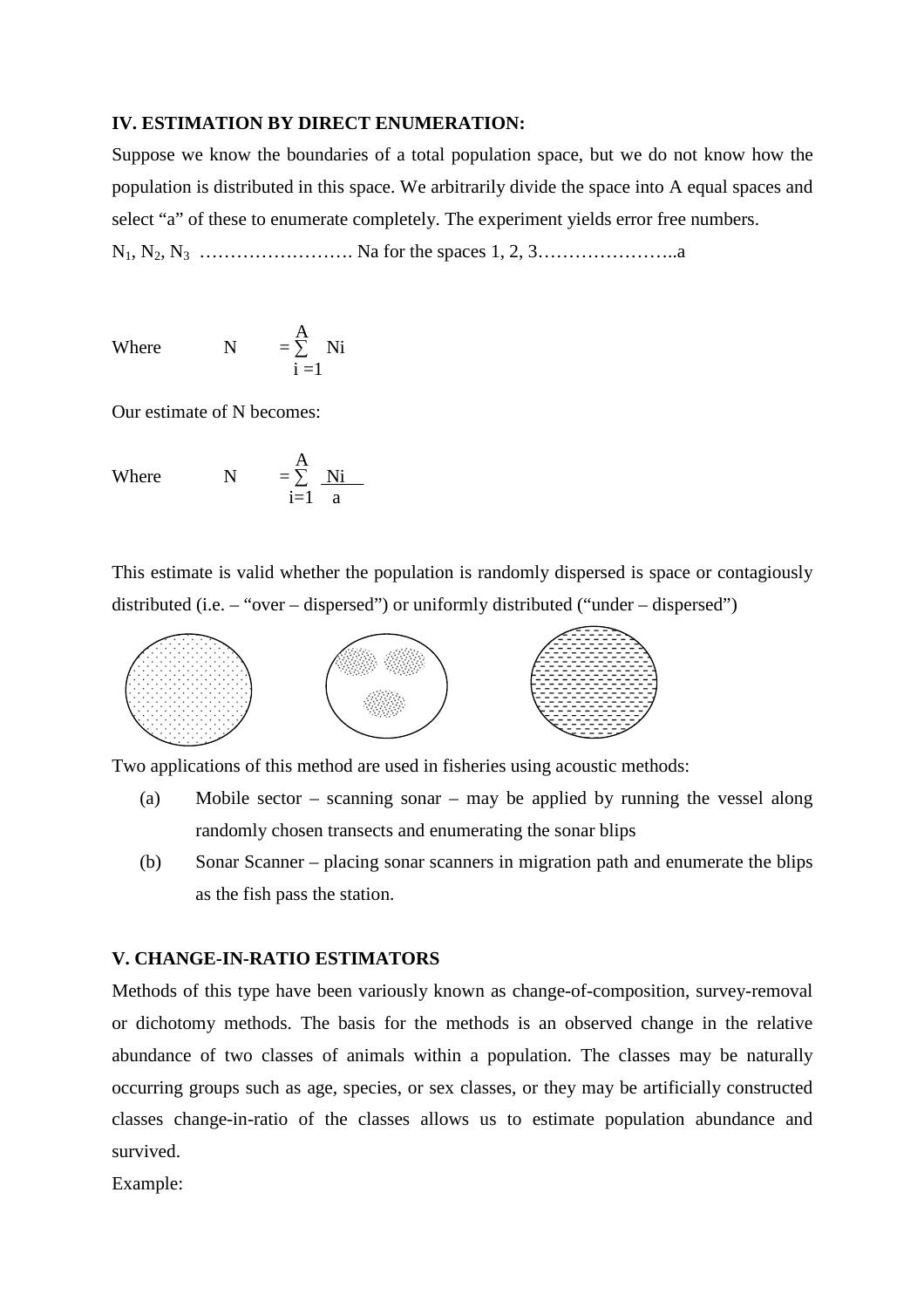In a situation where males or females might be selectively removed is evident here in the equation.

Proportion males in (# males before removal) – (#males removed) Population after removal  $=$  (Pop. Size before removal) – (Total # animals removed0)

Note that the signs in the word equation depend upon whether fish are entering or leaving the population.

 $N_1 = R_x - P_2R$  for estimate population abundance  $\overline{P_2 - P_1}$ 

Number of X-type fish in the population at  $t_1$ .

$$
X = P_1 (Rx - P_2 R) \n P_2 - P_1
$$

Where  $P_1$  – proportion of X – types of fish at time t (1, 2) which is equal to

 $Pi = Yi$  where  $Ni = Xi + Yi$ Ni

 $N_i$  = total no of all fish,  $X_i$  = total number of X- fish

 $R_X$  = Net change in numbers of X – type of fish in the population between t<sub>1</sub> and t<sub>2</sub>  $R = Rx + Ry = Net removal (-)$  or addition (f) to the population between t<sub>1</sub> and t<sub>2</sub>

#### **VI. MARK – RECAPTURE METHODS:**

In 1896, C.G.T. Petersen (Danish biologist) used this method to compute the rate of exploitation and, subsequently the total population of a group of fish. Ten years later Knut Dahl employed the method to estimate a trout population in Norway.

#### **General Considerations:**

Mark recapture models for estimating abundance depend upon capturing a portion of a stock, marking it and releasing the marked fish, some of which are subsequently caught in the next capture event.

## **Factors to consider include:**

- 1. How many fish can be marked in a single event?
- 2. How many can be recaptured?
- 3. Are Unique identifiers required or will batch marked do an well.
- 4. Will there be losses on capture?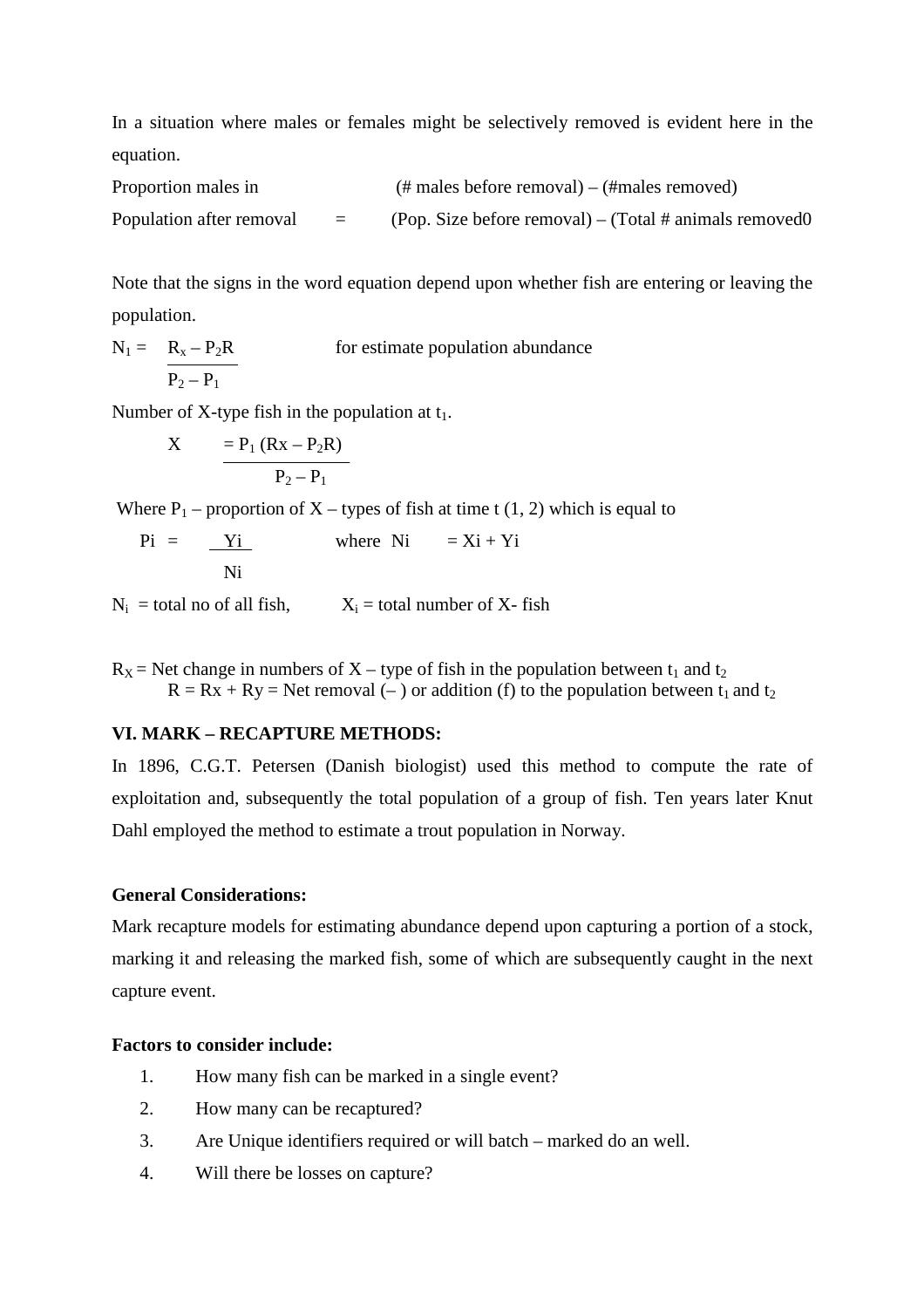There are two types of mark-recapture methods

- i. Single mark recapture.
- ii. Multiple mark recapture

Single Mark-recapture

$$
N = \frac{MC}{r}
$$

Where: N is the total population

 $m =$  number of marked fish in population

 $c =$  number of fish in the sample of population

 $r =$  number of marked fish in C

$$
V(N) = N^{2}(N-m) (N-C) \over mc (N-1)
$$

at 95% Cl .  $P = N + 1.96V$  (N)

## Multiple mark – Recapture method

$$
N = \underline{\sum mici}
$$

$$
\underline{\sum Ri}
$$

| $\mathbf{1}$ | m <sub>1</sub> | C1 | Ri | Newly<br>marked&<br>released | mici |
|--------------|----------------|----|----|------------------------------|------|
|              |                | 44 | 0  | 44                           |      |
| 2            | 44             | 53 |    | 49                           | 2332 |
| 3            | 93             | 58 | 4  | 49                           | 5394 |
| 4            | 145            | 47 |    | 36                           | 6815 |
|              | 181            | 52 |    | 35                           | 9412 |
| 6            | 216            | 46 | 18 | 28                           | 9936 |
| Total        |                | 56 |    | 33889                        |      |

$$
N = N = \frac{\sum \text{mici}}{\sum \text{Ri}} = 33889 / 56 = 605.2
$$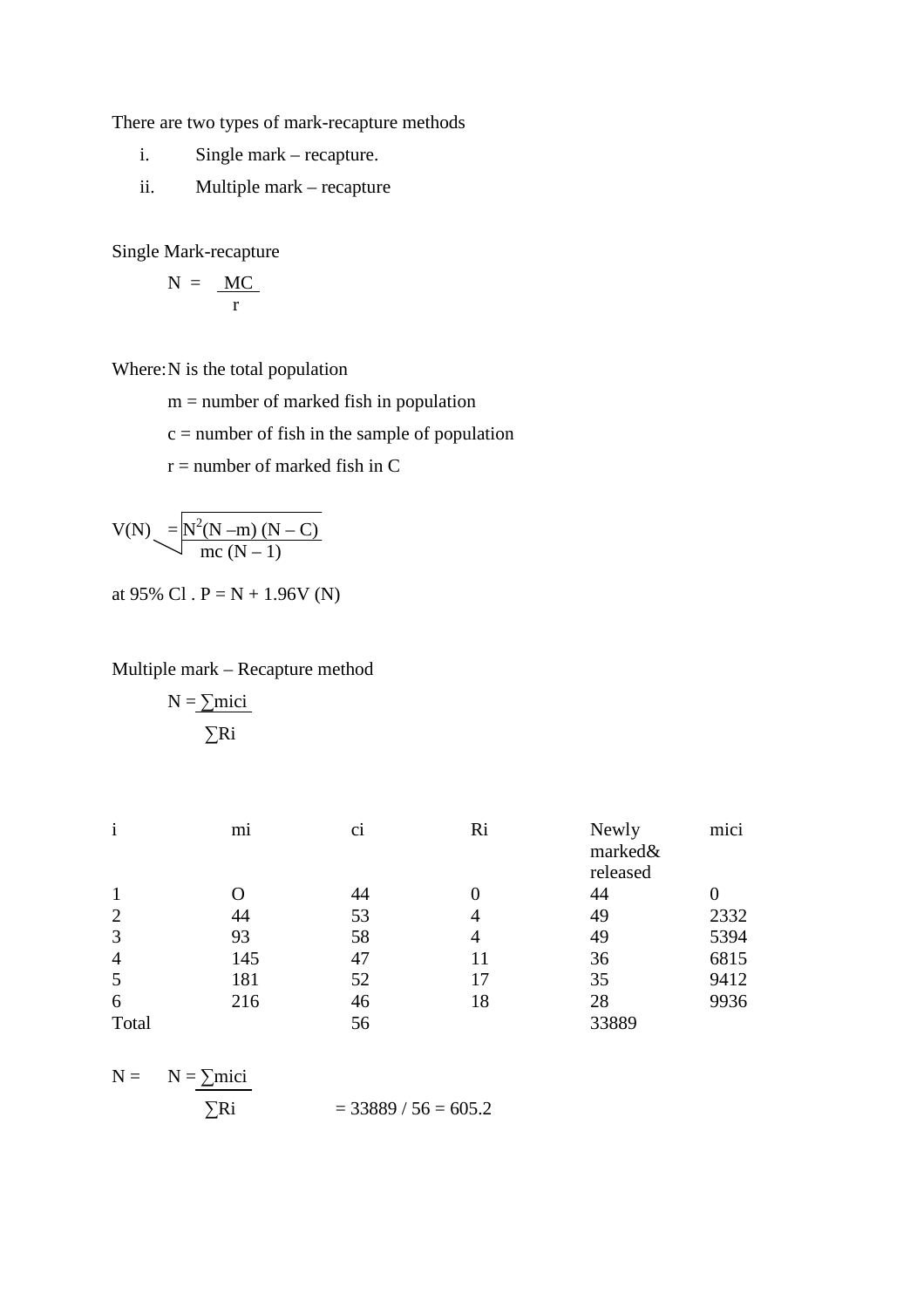Class work:

300 fish were marked and released in June 1. on September 25, 75 were marked differently and released. On October. 1, 250 fish were caught of which 35 bore the June mark and 12 bone the September mark. Estimate the survival of this MR survey.

Solution

| $N_1=$      | 300 x 250                   |                    |
|-------------|-----------------------------|--------------------|
|             | 35                          | $= 2143$           |
|             | $N_2 = 75 \times 250$<br>12 | 1563<br>$= 580$    |
| 580<br>2143 | 100<br>X                    | $= 27\%$ mortality |

Therefore, survival is 73%.

#### **ESTIMATION OF GROWTH PARAMETERS**

The study of growth means basically the determination of the body size as a function of age. Therefore all stock assessment methods work essentially with age composition data. In temperate waters such data can usually be obtained through the counting of year rings on hard parts such as scales and otoliths. These rings are formed due to strong fluctuations in environmental conditions from summer to winter and vice versa. In tropical areas such drastic changes do not occur and it is therefore very difficult, if not impossible to use this kind of seasonal rings for age determination.

Only recently methods have been developed to use much finer structures, so-called daily rings, to count the age of the fish in number of days. These methods, however, require special expensive equipment and a lot of manpower, and it is therefore not likely that they will be applied on a routine basis in many places.

Fortunately several numerical methods have been developed which allow the conversion of length-frequency data into age composition. Although these methods do not require the reading of rings on hard parts, the final interpretation of the results becomes much more reliable if at least some direct age readings are available. The best compromise for stock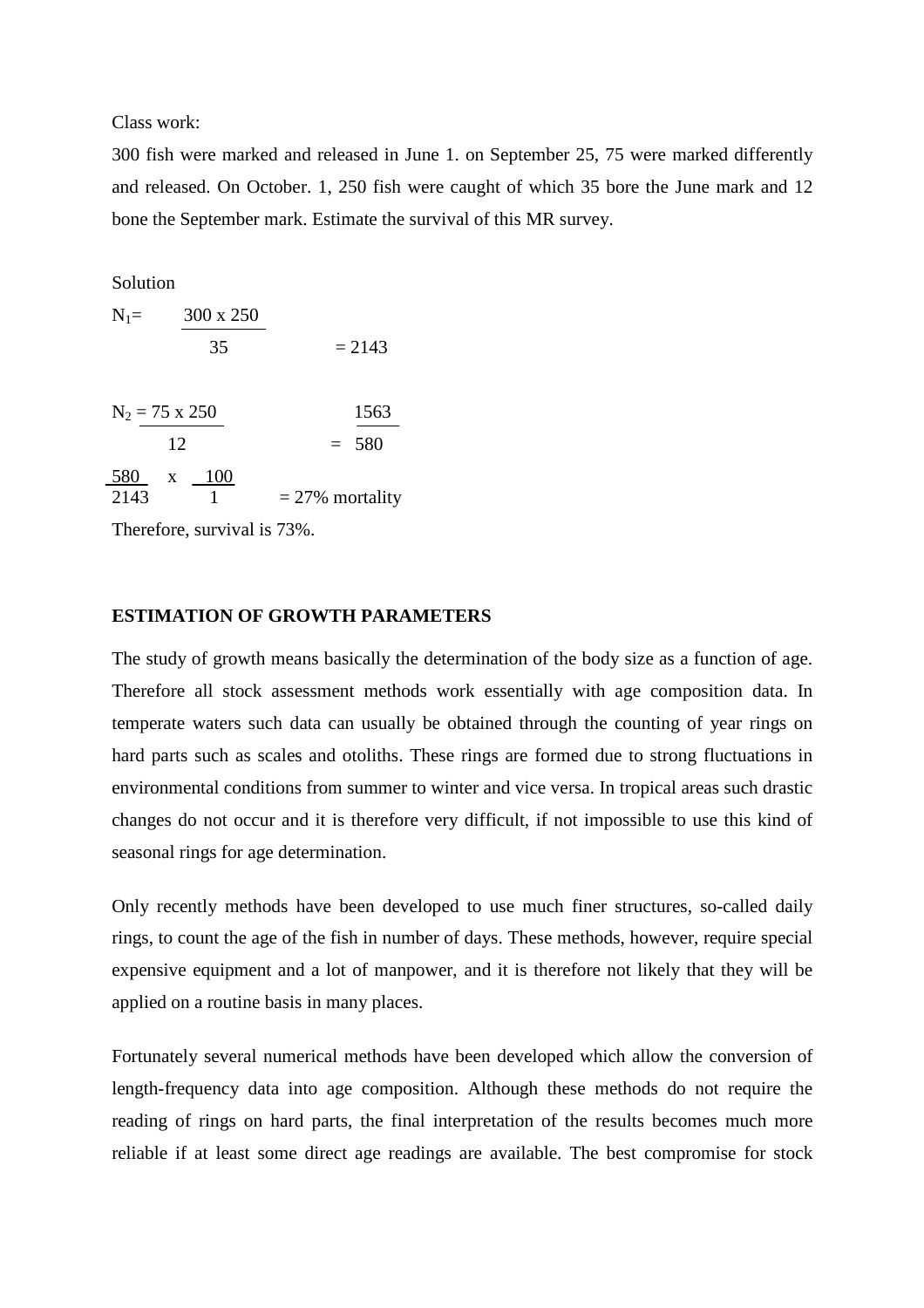assessment of tropical species is therefore an analysis of a large number of length data combined with a small number of age readings on the basis of daily rings.

Mathematically von Bertalanffy equation expresses the length, L, as a function of the age of the fish, t:

$$
L(t) = L_{\infty} * [1 - \exp(-K^*(t - t_0))]
$$

The parameters can to some extent be interpreted biologically. L <sup>∞</sup> is interpreted as " *the mean*  length of very old (strictly: infinitely old) fish", it is also called the "asymptotic length". K is a "*curvature parameter*" (Figure 1) which determines how fast the fish approaches its L <sup>∞</sup> . Some species, most of them short-lived, almost reach their  $L_{\infty}$  in a year or two and have a high value of K. Other species have a flat growth curve with a low K-value and need many years to reach anything like their L<sub>∞</sub>. The third parameter, t<sub>0</sub>, sometimes called "*the initial condition parameter*", determines the point in time when the fish has zero length. Biologically, this has no meaning, because the growth begins at hatching when the larva already has a certain length, which may be called  $L(0)$  when we put  $t = 0$  at the day of birth.



**Figure 1: Growth curves with different curvature parameters, different K values**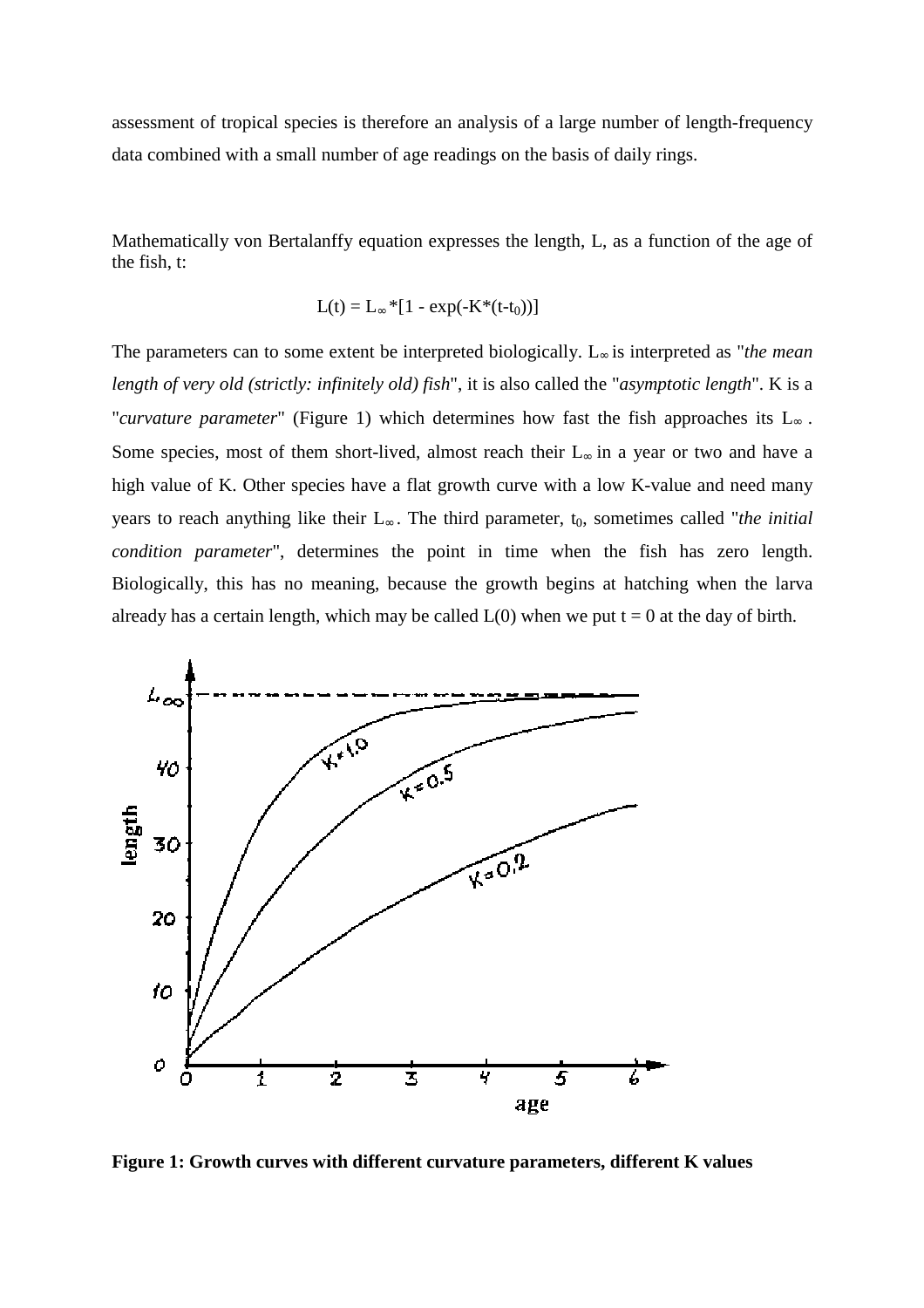**Variability and applicability of growth parameters** Growth parameters, of course, differ from species to species, but they may also vary from stock to stock within the same species, i.e. growth parameters of a particular species may take different values in different parts of its range. Also successive cohorts may grow differently depending on environmental conditions. Further growth parameters often take different values for the two sexes. If there are pronounced differences between the sexes in their growth parameters, the input data should be separated by sex and values of K,  $L_{\infty}$  and  $t_0$ should be estimated for each sex separately. **and applicability** of **growth parameters**<br>meters, of conre, differ from species to species, but they may also vary from<br>k within the same species, the growth parameters of a particular species may fake<br>use in differe

## **The weight-based von Bertalanffy growth equation based**

Combining the von Bertalanffy growth equation

$$
L(t) = L_{\infty} * [1 - exp(-K^*(t - t_0))]
$$

with the length/weight relationship

$$
W(t) = q^*L^3(t)
$$

One can deduce the weight of a fish as a function of age on Bertalanffy growth equation<br>p(-K\*(t-t<sub>0</sub>))]<br>eight relationship<br>he weight of a fish as a function of age as:

$$
W(t) = q \cdot L_{\infty}^{3} \cdot [1 - \exp(-K \cdot (t - t_{0}))]^{3}
$$
  
 
$$
W(t) = W_{\infty} * [1 - \exp(-K \cdot (t - t_{0}))]^{3}.
$$

### **ESTIMATING THE GROWTH PARAMETERS**

# **The Gulland and Holt plot**

$$
\Delta L/\Delta t = a + b^* \ \overline{\mathsf{L}}(t)
$$

The growth parameters  $K$  and  $L_{\infty}$  are obtained from:

 $K = -b$  and  $L_{\infty} = -a/b$ 

## **The Ford-Walford plot and Chapman's method**

 $L(t+\Delta t) = a + b^*L(t)$ 

where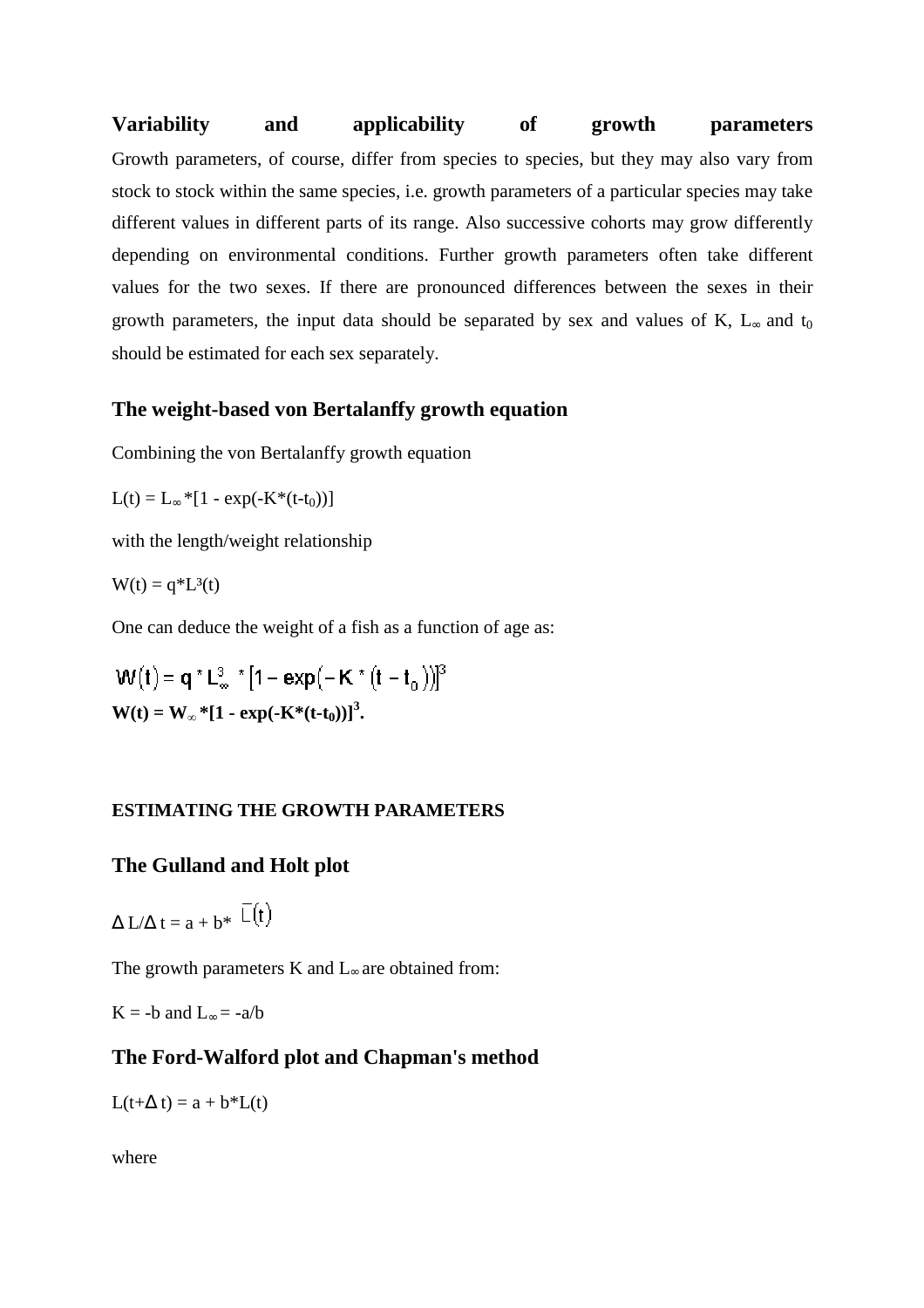$$
a = L_{\infty} * (1-b) \text{ and } b = \exp(-K^* \Delta t)
$$

Since K and L<sup>∞</sup> are constants, a and also b become constants  **if** ∆ **t is a constant** . The growth parameters K and L<sub>∞</sub> are derived from:

$$
K = -\frac{1}{\Delta t} * \ln b \text{ and } L_{\infty} = \frac{a}{1-b}
$$

#### **For Chapman**

$$
L(t+\Delta t) - L(t) = c^*L_{\infty} - c^*L(t).
$$

where

$$
c = 1 - \exp(-K^* \Delta t)
$$

Thus, since K and  $L_{\infty}$  are constants, and if  $\Delta$  t remains constant, c will remain constant and consequently the equation becomes a linear regression

 $y = a + bx$ 

where

 $y = L(t+\Delta t) - L(t), a = c^*L_{\infty}, b = -c \text{ and } x = L(t)$ 

Note that the slope is negative and also that on the abscissa (x-axis) the smaller of the two lengths is used, instead of the mean value.

The growth parameters are derived from

 $K = -(1/\Delta t)^* \ln(1+b)$  and  $L_{\infty} = -a/b$  or  $a/c$ 

#### **Inverse equation of VBGF for estimating t o**

 $t(L) = t_0 - 1/K^*$  In(1 – L/L<sub>∞</sub>)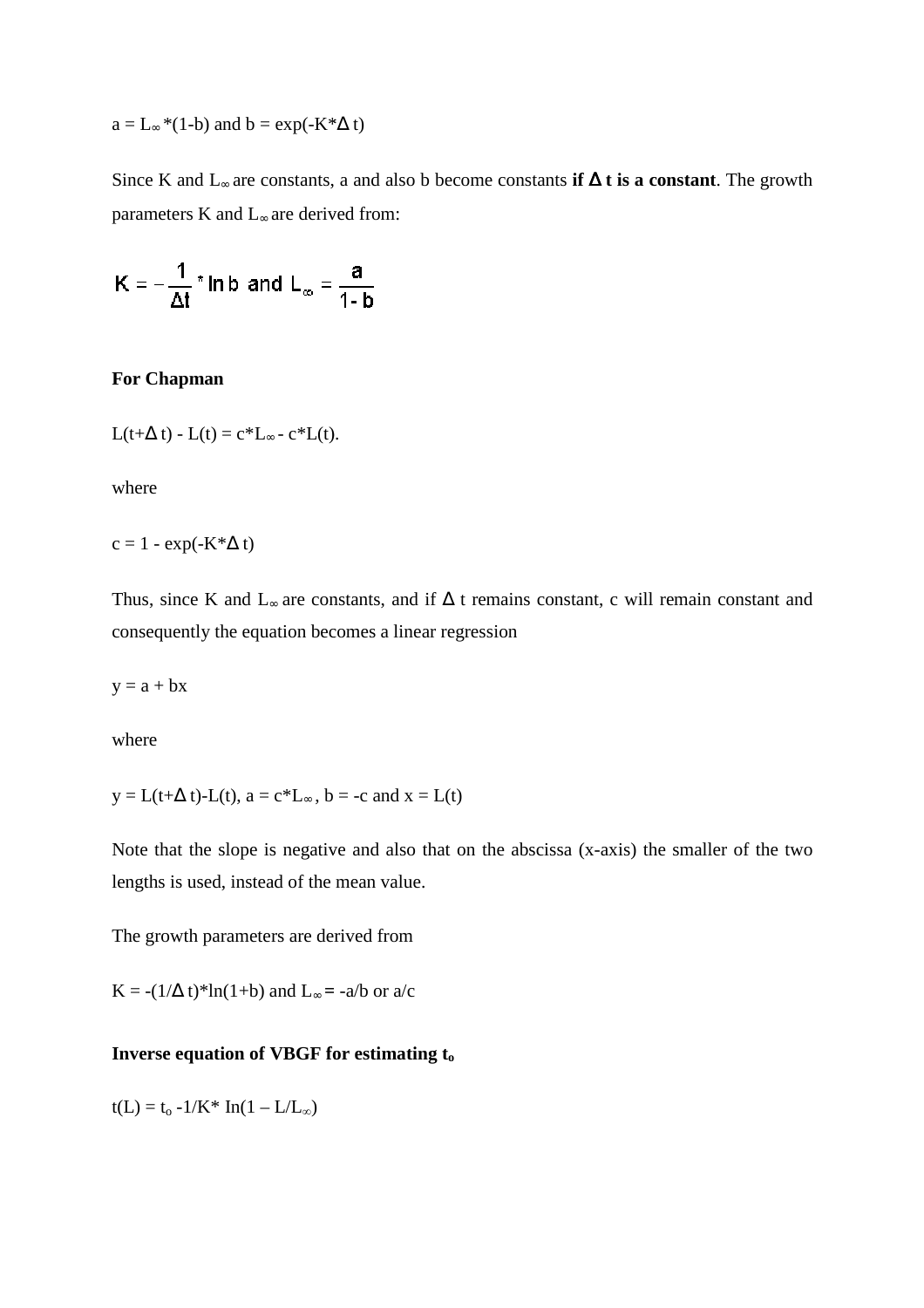#### **MORTALITY RATES**

Mortality is caused by either fishing or through natural phenomena such as old age, disease and predation.The key parameters used when describing death are called mortality rate.

**Natural mortality rate, M:**This can be estimated using Pauly's empirical model or equation:

In M =  $-0.0152 - 0.279 * In L\infty + 0.6543 * InK + 0.463 * InT$ 

Where  $T =$  mean annual water temperature

**Total mortality rate, Z:** can be **e**stimated in various ways among which is the linearised length-converted catch curve

In C[L1, L2]/ $\Delta t$ [ L1, L2] = C – Z \* t[ L1+ L2] /2

From here, fishing mortality,F, can be estimated as

$$
F = Z - M
$$

And exploitation rate, E, as

$$
E = F/Z
$$

E ranges from 0 to 1. It is optimum at 0.5, under-exploitation when it is less than 0.5, and over-exploitation when the estimate is above 0.5.

#### **YIELD PER RECRUIT MODEL**

This model is used to assess the effect of mesh size regulations. Beverton and Holt developed a relative yield per recruit model which can provide the kind of information needed for management.

This is defined as:

 $(Y/R)^{1} = E * U^{M/K} * [1 - 3U/1 + m + 3U^{2}/1 + 2m - U^{3}/1 + 3m]$